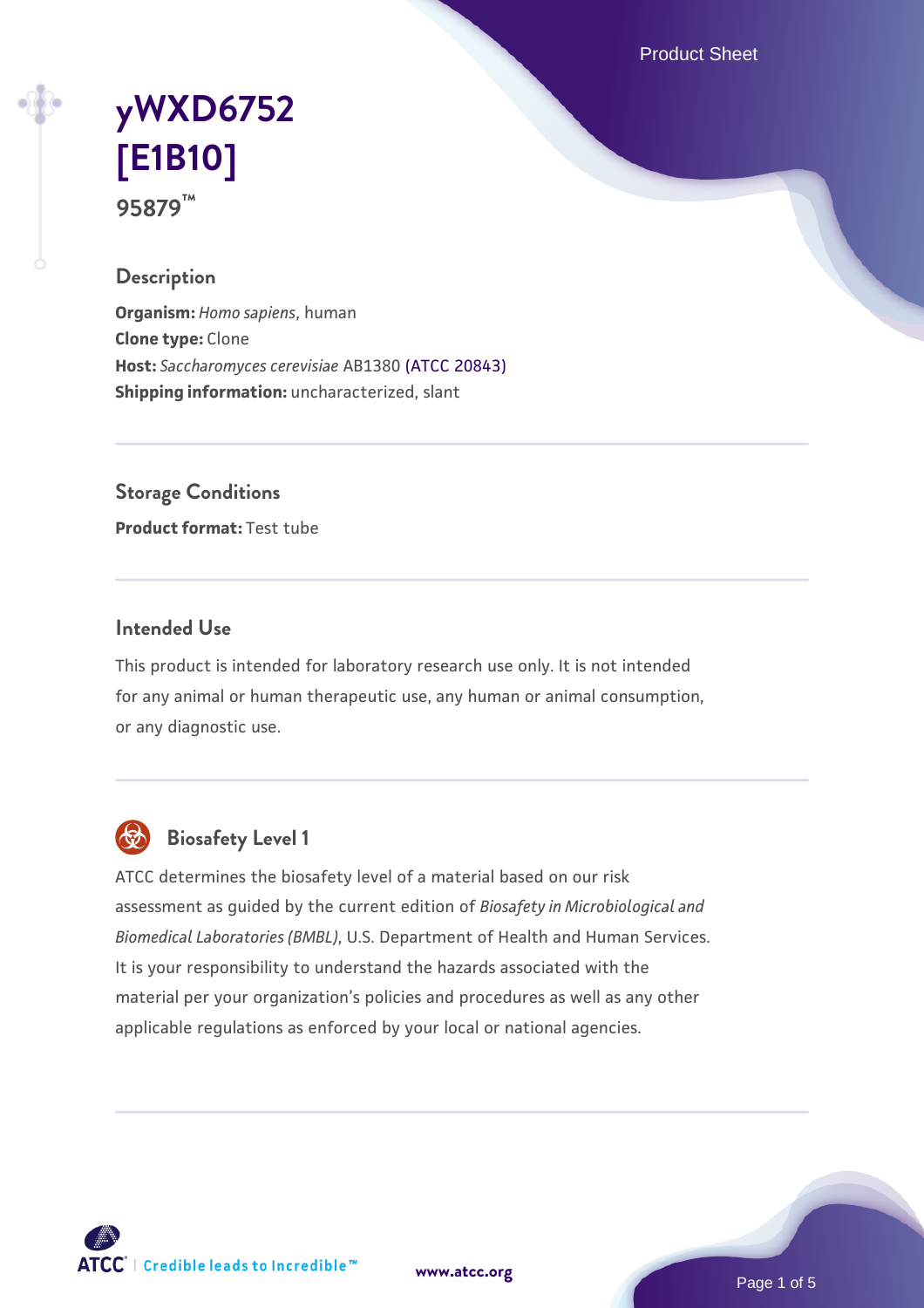**95879**

## **Certificate of Analysis**

For batch-specific test results, refer to the applicable certificate of analysis that can be found at www.atcc.org.

#### **Insert Information**

**Insert size (kb):** 240 **Type of DNA:** genomic **Genome:** Homo sapiens **Chromosome:** X **Gene name:** DNA Segment **Gene product:** DNA Segment **Contains complete coding sequence:** Unknown

#### **Vector Information**

**Type of vector:** YAC **Markers:** SUP4; URA3; TRP1

## **Growth Conditions**

**Medium:**  [ATCC Medium 1245: YEPD](https://www.atcc.org/-/media/product-assets/documents/microbial-media-formulations/1/2/4/5/atcc-medium-1245.pdf?rev=705ca55d1b6f490a808a965d5c072196) **Temperature:** 30°C

#### **Notes**

More information may be available from ATCC (http://www.atcc.org or 703- 365-2620).

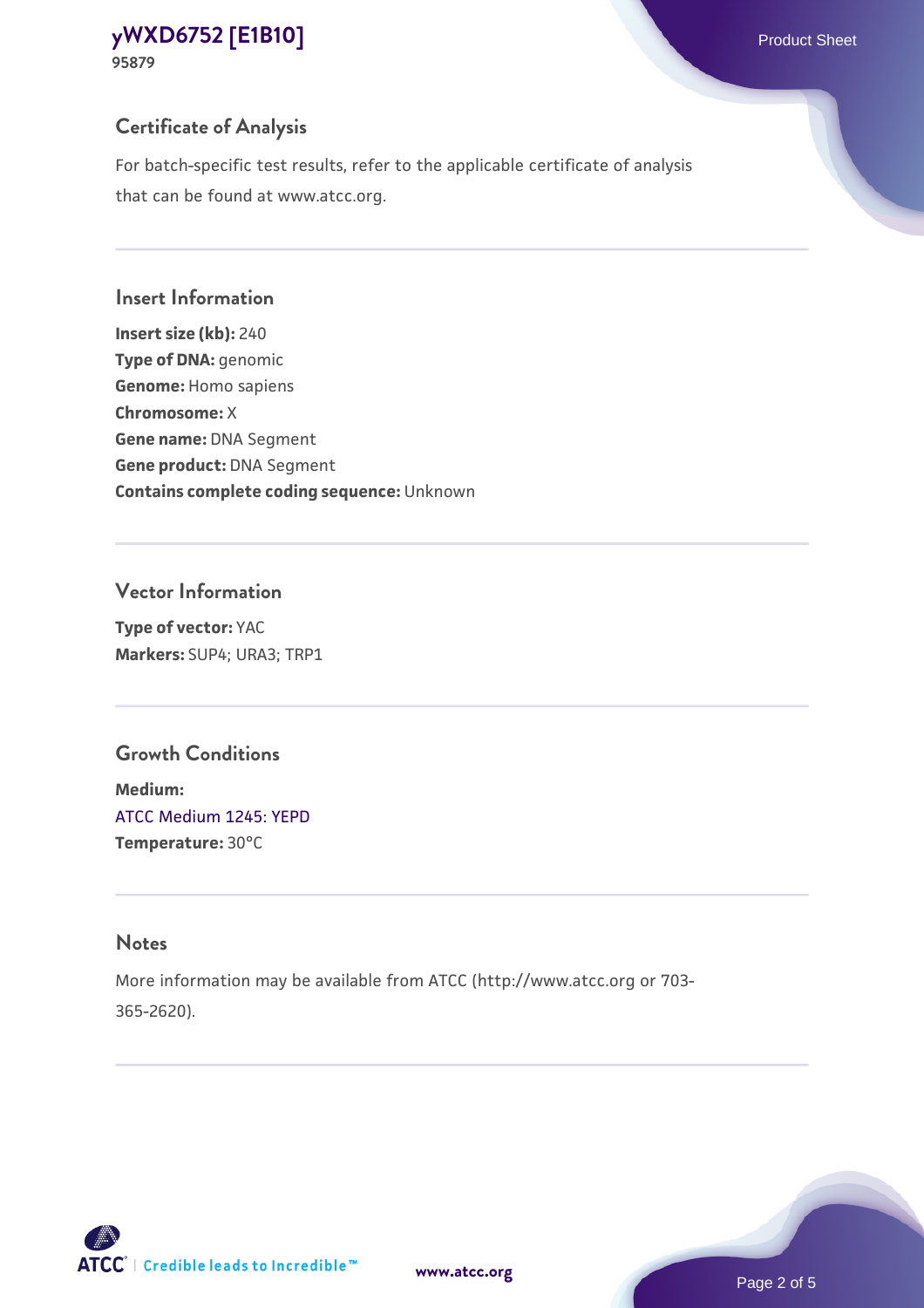## **Material Citation**

If use of this material results in a scientific publication, please cite the material in the following manner: yWXD6752 [E1B10] (ATCC 95879)

#### **References**

References and other information relating to this material are available at www.atcc.org.

## **Warranty**

The product is provided 'AS IS' and the viability of ATCC® products is warranted for 30 days from the date of shipment, provided that the customer has stored and handled the product according to the information included on the product information sheet, website, and Certificate of Analysis. For living cultures, ATCC lists the media formulation and reagents that have been found to be effective for the product. While other unspecified media and reagents may also produce satisfactory results, a change in the ATCC and/or depositor-recommended protocols may affect the recovery, growth, and/or function of the product. If an alternative medium formulation or reagent is used, the ATCC warranty for viability is no longer valid. Except as expressly set forth herein, no other warranties of any kind are provided, express or implied, including, but not limited to, any implied warranties of merchantability, fitness for a particular purpose, manufacture according to cGMP standards, typicality, safety, accuracy, and/or noninfringement.

## **Disclaimers**

This product is intended for laboratory research use only. It is not intended



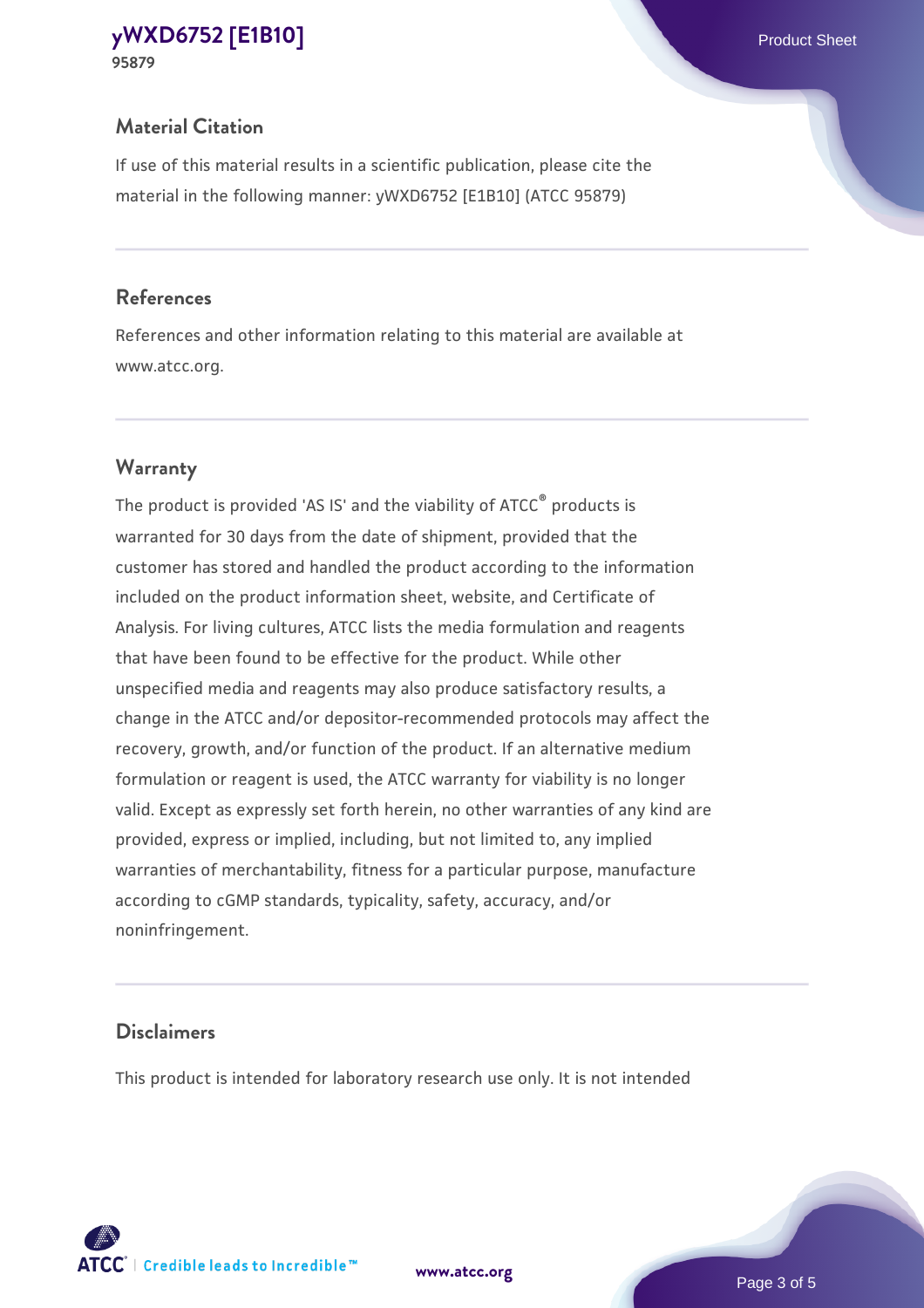for any animal or human therapeutic use, any human or animal consumption, or any diagnostic use. Any proposed commercial use is prohibited without a license from ATCC.

While ATCC uses reasonable efforts to include accurate and up-to-date information on this product sheet, ATCC makes no warranties or representations as to its accuracy. Citations from scientific literature and patents are provided for informational purposes only. ATCC does not warrant that such information has been confirmed to be accurate or complete and the customer bears the sole responsibility of confirming the accuracy and completeness of any such information.

This product is sent on the condition that the customer is responsible for and assumes all risk and responsibility in connection with the receipt, handling, storage, disposal, and use of the ATCC product including without limitation taking all appropriate safety and handling precautions to minimize health or environmental risk. As a condition of receiving the material, the customer agrees that any activity undertaken with the ATCC product and any progeny or modifications will be conducted in compliance with all applicable laws, regulations, and guidelines. This product is provided 'AS IS' with no representations or warranties whatsoever except as expressly set forth herein and in no event shall ATCC, its parents, subsidiaries, directors, officers, agents, employees, assigns, successors, and affiliates be liable for indirect, special, incidental, or consequential damages of any kind in connection with or arising out of the customer's use of the product. While reasonable effort is made to ensure authenticity and reliability of materials on deposit, ATCC is not liable for damages arising from the misidentification or misrepresentation of such materials.

Please see the material transfer agreement (MTA) for further details regarding the use of this product. The MTA is available at www.atcc.org.

## **Copyright and Trademark Information**

© ATCC 2021. All rights reserved. ATCC is a registered trademark of the American Type Culture Collection.



**[www.atcc.org](http://www.atcc.org)**

Page 4 of 5